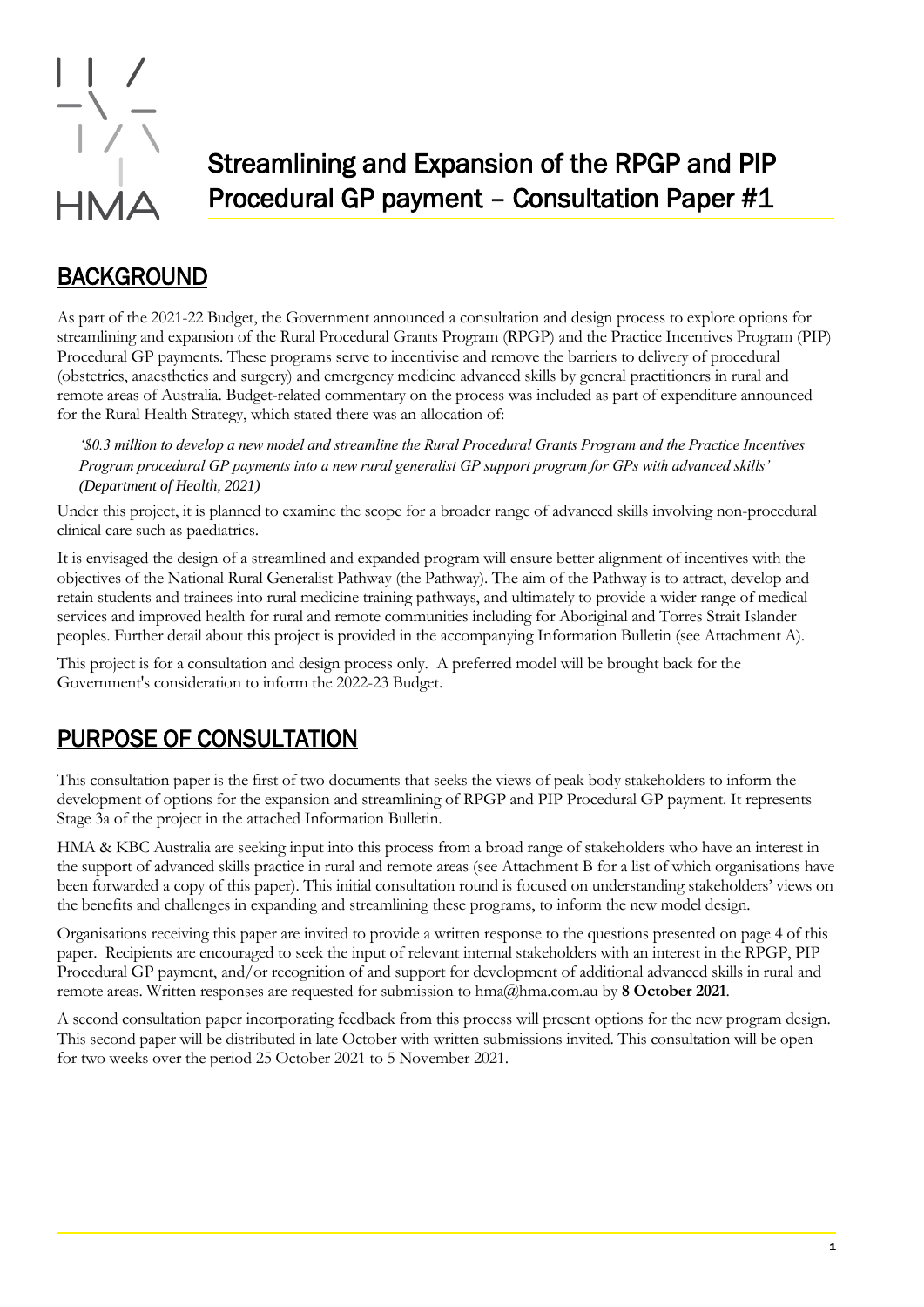# PROGRAM CONTEXT

#### Rural Procedural Grants Program

The RPGP aims to '*improve rural and remote healthcare service delivery and workforce retention by supporting procedural General Practitioners (GPs) to undertake Continuing Professional Development (CPD) to maintain or enhance procedural skills.' <sup>1</sup>* . These costs may include course costs, locum relief and travel expenses. This helps ensure that procedurally trained GPs are maintaining their skills and are up-to-date with current and new clinical practices. The outcome supported by this program is maintenance of procedural service delivery capacity in rural and remote communities and ensuring safe and high-quality procedural and emergency services.

The RPGP offers practitioner-based support of CPD under two components:

- 1. Rural procedural GPs practising in surgery, anaesthetics and/or obstetrics; and
- 2. Rural GPs practising emergency medicine (including emergency mental health services)

The support offered is up to \$20,000 per annum for the procedural component, while a maximum of \$6,000 is available for emergency medicine CPD with an additional \$6,000 if emergency mental health services are also provided by the eligible GP.

The program is administered through the Royal Australian College of General Practitioners (RACGP) and the Australian College of Rural and Remote Medicine (ACRRM). The colleges are responsible for assessing GP eligibility for the program, determining course suitability for CPD recognition, and providing the payments directly to practitioners once a claim is lodged.

The RACGP and ACRRM are responsible for assessing the eligibility of the GP and the training activities that will attract grant support under the RPGP. Training activities must be for skills maintenance and/or enhancement, not for attainment of advanced skills.

Eligibility for the RPGP includes:

- Vocational recognition as a general practitioner (VR GP) or enrolment in a Fellowship pathway with either ACRRM or RACGP
- Location of the principal clinical practice in a Modified Monash Model (MM) category 3-7
- Unsupervised clinical privileges in an eligible discipline (surgery, anaesthetics and/or obstetrics or emergency medicine) at a nominated hospital located in MM3-7
- Participation in a regular roster or general on-call roster
- Providing clinical care for emergencies in MM3-7 (emergency only)
- Requiring on-going training to maintain skill level (emergency only).

Expansion of the program to include non-procedural advanced skills will need to consider which additional skills should be supported and if these other advanced skills also require incentivisation for ongoing practice in that skill area. Currently credentialing of procedural GPs eligible for the RPGP is provided through their employment in the local hospital. An expansion into largely non-hospital provided advanced skills will need to consider appropriate mechanisms for assessing ongoing involvement in service delivery.

#### PIP Procedural GP payment

The PIP Procedural GP payment is an incentive under the Practice Incentives Program (PIP), which encourages general practice to continue to provide quality care, enhance capacity and improve access and health outcomes for patients. The PIP Procedural GP payment is part of the rural support stream of the PIP, and specifically encourages GPs in rural and remote areas to provide services that maintain local access to surgical, anaesthetic and obstetric care. It is a practicebased incentive payment administered by Services Australia through a biannual payment period.

<sup>1</sup> Australian Government Department of Health. Rural Procedural Grants Program Guidelines. 2021 Available at:

https://www1.health.gov.au/internet/main/publishing.nsf/Content/A46F25754A8D6B12CA257BF000209C09/\$File/FINAL%20RPGP%20Ma nagement%20Guidelines%20March%202021.pdf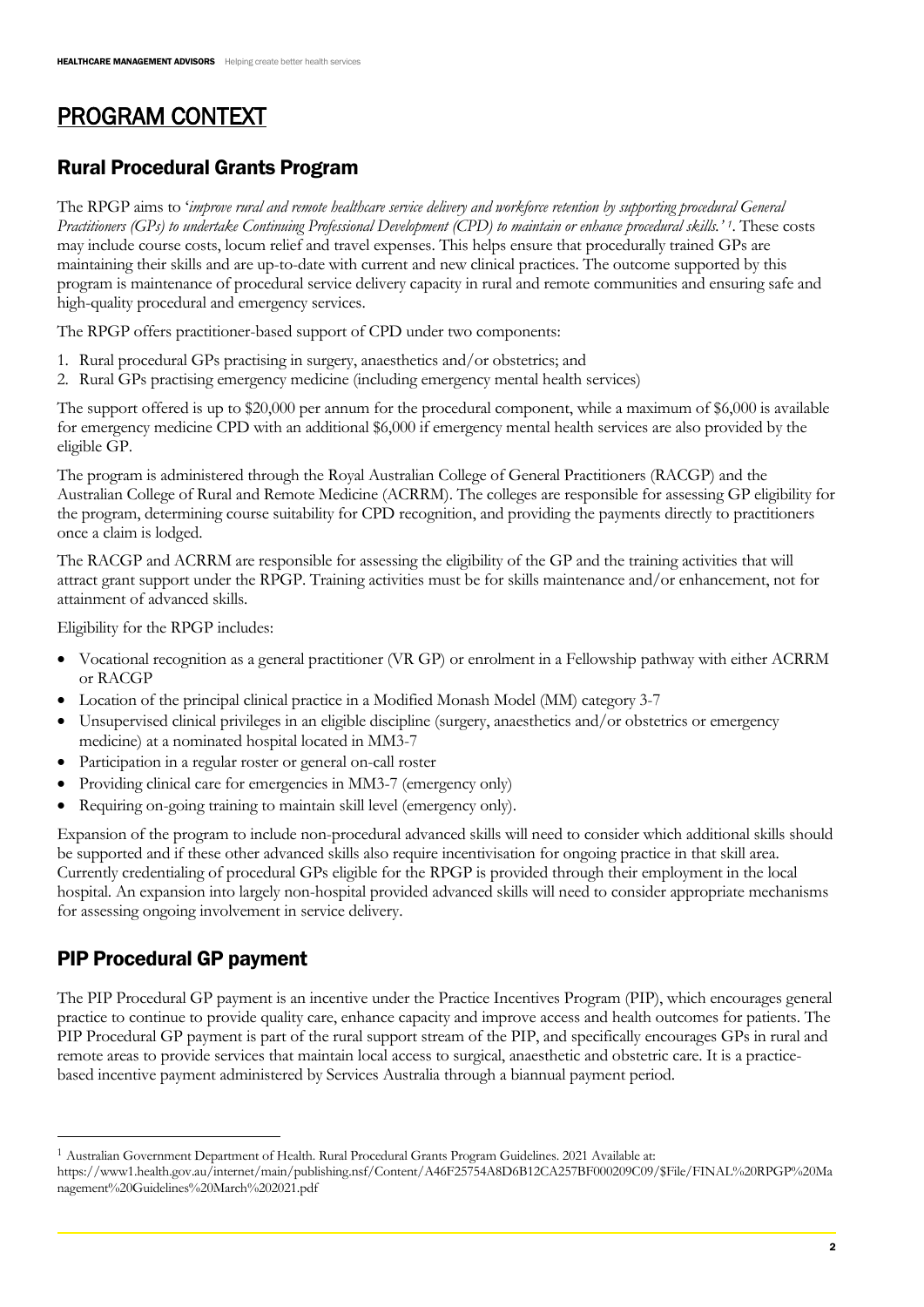For practices to be eligible for the PIP Procedural GP payment the practice must:

- Participate and meet PIP eligibility criteria (largely associated with registration and accreditation as a general practice with relevant insurance)
- have at least one procedural GP registered with the PIP for the entire reference period, providing one or more eligible procedural services
- meet the activity requirements for claiming the relevant payment tier
- be in a Rural, Remote and Metropolitan Area (RRMA) 3–7 location, and
- ensure the GP providing the services has a level of professional indemnity insurance that indicates they are covered to perform procedural services.

Eligible procedural services are:

- obstetric delivery
- general anaesthetics
- major regional blocks
- abdominal surgery
- gynaecological surgery requiring general anaesthetic, and
- endoscopy.

The procedural service must:

- use facilities and resources which are centralised
- involve a team of health professionals, and
- be done by a GP who participates in an appropriate skills maintenance program in the relevant procedural areas.

The payments are based on a tiered system related to activity levels (as per the table below).

| <b>Tier</b>                                                                    | Activity required for payment                                                                                                                                                                                                                                                                            |
|--------------------------------------------------------------------------------|----------------------------------------------------------------------------------------------------------------------------------------------------------------------------------------------------------------------------------------------------------------------------------------------------------|
| Tier <sub>1</sub><br>\$1,000 per procedural GP per<br>6-month reference period | A GP must provide at least 1 of the following procedural services in the 6-month reference<br>period:<br>· obstetric delivery<br>• general anaesthetic<br>· major regional blocks<br>· abdominal surgery<br>· gynaecological surgery requiring general anaesthetic<br>• endoscopy.                       |
| Tier 2<br>\$2,000 per procedural GP per<br>6-month reference period            | A GP must both:<br>• meet the Tier 1 requirements<br>• provide afterhours procedural services on a regular or rostered basis - 15 hours per week<br>on average, either on call or on a roster, throughout the entire 6-month reference period,<br>except for the first reference period when they apply. |
| Tier 3<br>\$5,000 per procedural GP per<br>6-month reference period            | A GP must both:<br>• meet the Tier 2 requirements<br>• provide 25 or more eligible surgical, anaesthetic, or obstetric services in the 6-month<br>reference period.                                                                                                                                      |
| Tier <sub>4</sub><br>\$8,500 per procedural GP per<br>6-month reference period | A GP must both:<br>• meet the Tier 2 requirements<br>· deliver 10 or more babies in the 6-month reference period.<br>If a sole GP in a community delivers less than 10 babies, but meets the obstetric needs of<br>the community, the practice may qualify for a Tier 4 payment.                         |

Source: PIP Procedural GP Payment guidelines. Available at[: https://www.servicesaustralia.gov.au/organisations/health-professionals/services/medicare/practice](https://www.servicesaustralia.gov.au/organisations/health-professionals/services/medicare/practice-incentives-program/what-are-individual-incentives/procedural-general-practitioner-payment)[incentives-program/what-are-individual-incentives/procedural-general-practitioner-payment](https://www.servicesaustralia.gov.au/organisations/health-professionals/services/medicare/practice-incentives-program/what-are-individual-incentives/procedural-general-practitioner-payment)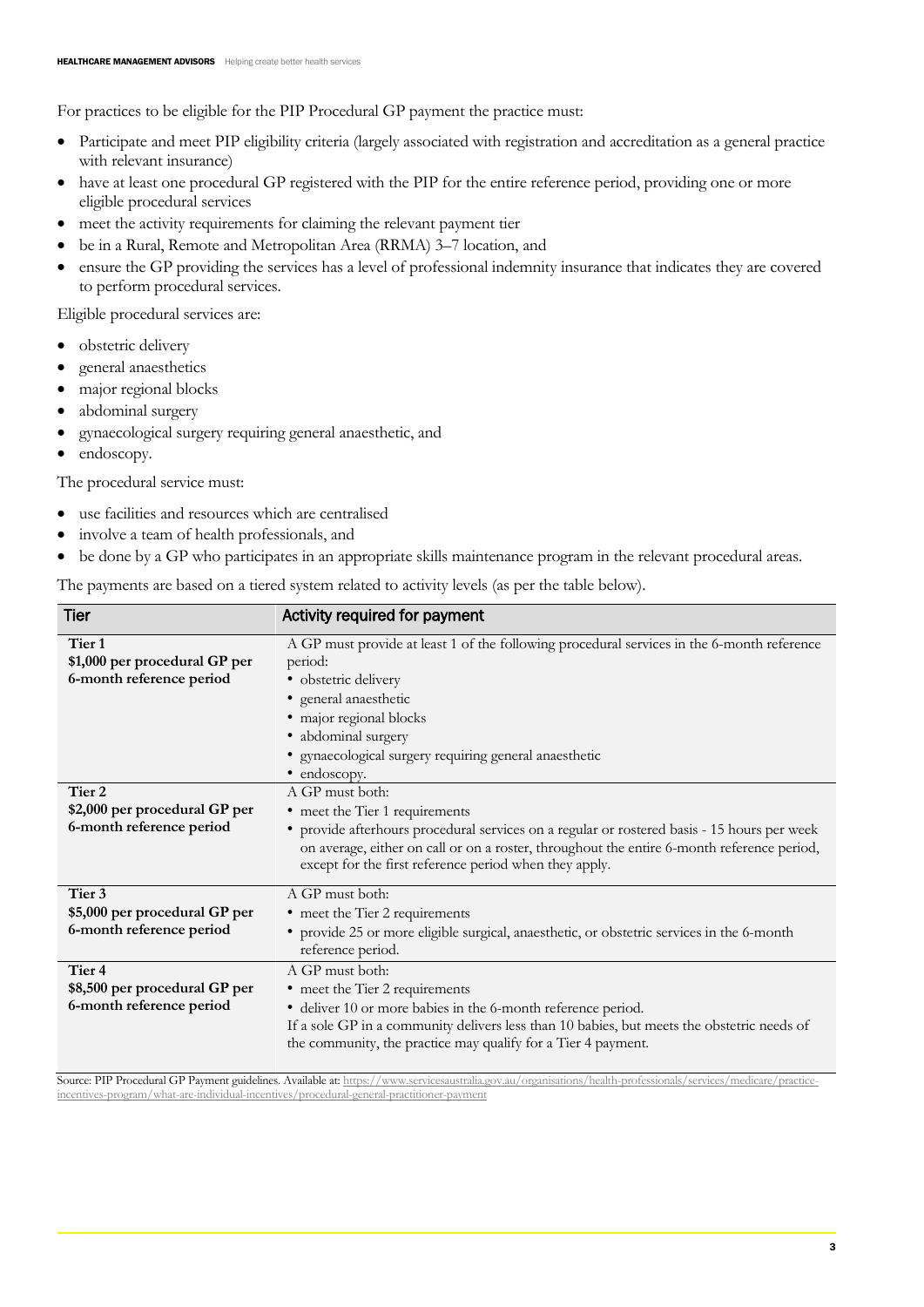#### GP Procedural Training Support Program (GPPTSP)

The GPPTSP aims to improve access to obstetric and anaesthetic services for women living in rural and remote communities by supporting VR GPs, practicing in MM 3-7 regions, to attain procedural skills in obstetrics or anaesthetics. This support program is different to the RPGP and the PIP Procedural GP Payment in that it supports the attainment of advanced skills, not the ongoing delivery of those skills. However, the program does have a requirement for the demonstration of community need for the skills in which the GP is training.

The obstetrics component of the program is managed by Royal Australian and New Zealand College of Obstetricians and Gynaecologists (RANZCOG) and the anaesthetics component is managed by ACRRM.

This program provides up to \$40,000 to eligible GPs to gain either the Advanced Diploma of RANZCOG, or a statement of satisfactory completion of Advanced Rural Skills Training in Anaesthesia through ACRRM<sup>2</sup> .

This program is also being considered in the context of the new model for the support of advanced skills in rural practice.

## CONSULTATION QUESTIONS

- (1) The underlying objective of the RPGP is to remove a cost barrier to skills maintenance for procedural disciplines. Is this barrier relevant to undertaking continuing professional development for non-procedural advanced skills?
- (2) The underlying objective of the PIP Procedural GP payments is to encourage general practitioners in rural and remote areas to maintain local access to surgical, anaesthetics and obstetrics services in rural and remote settings (such as hospital theatres, maternity care settings and other appropriately equipped facilities). What should be the objectives relevant to other advanced skills e.g. seeking to promote access to a broader range of advanced skills within a locality?
- (3) Across the two GP colleges (ACRRM and RACGP) the following advanced non-procedural or emergency medicine skills are offered. If the programs are expanded to include additional advanced skills, which of the following are most relevant at a national level<sup>3</sup> to promoting community delivered care in rural remote areas at this point in time? Please provide a ranking of the top three and your rationale for that ranking.
	- (a) Aboriginal and Torres Strait Islander Health
	- (b) Paediatrics
	- (c) Palliative care
	- (d) Mental health
	- (e) Adult Internal Medicine
	- (f) Remote Medicine<sup>5</sup>
	- (g) Population Health<sup>4</sup>
	- (h) Academic Practice<sup>5</sup>
- (4) Is there any other relevant feedback that should be considered in developing options for streamlining and expanding the RPGP and the PIP Procedural GP payments?

Please submit responses to  $hma@hma.com.au$  by 8 October, 2021.

<sup>2</sup> General Practitioner Procedural Training Support Program Anesthetics. Application Guidelines 2021

<sup>3</sup> While we recognise there may be local issues that impact the priority of these areas, we are seeking a national perspective.

<sup>4</sup> Offered by ACRRM; RACGP may prospectively approve when requested.

<sup>5</sup> Offered by ACRRM only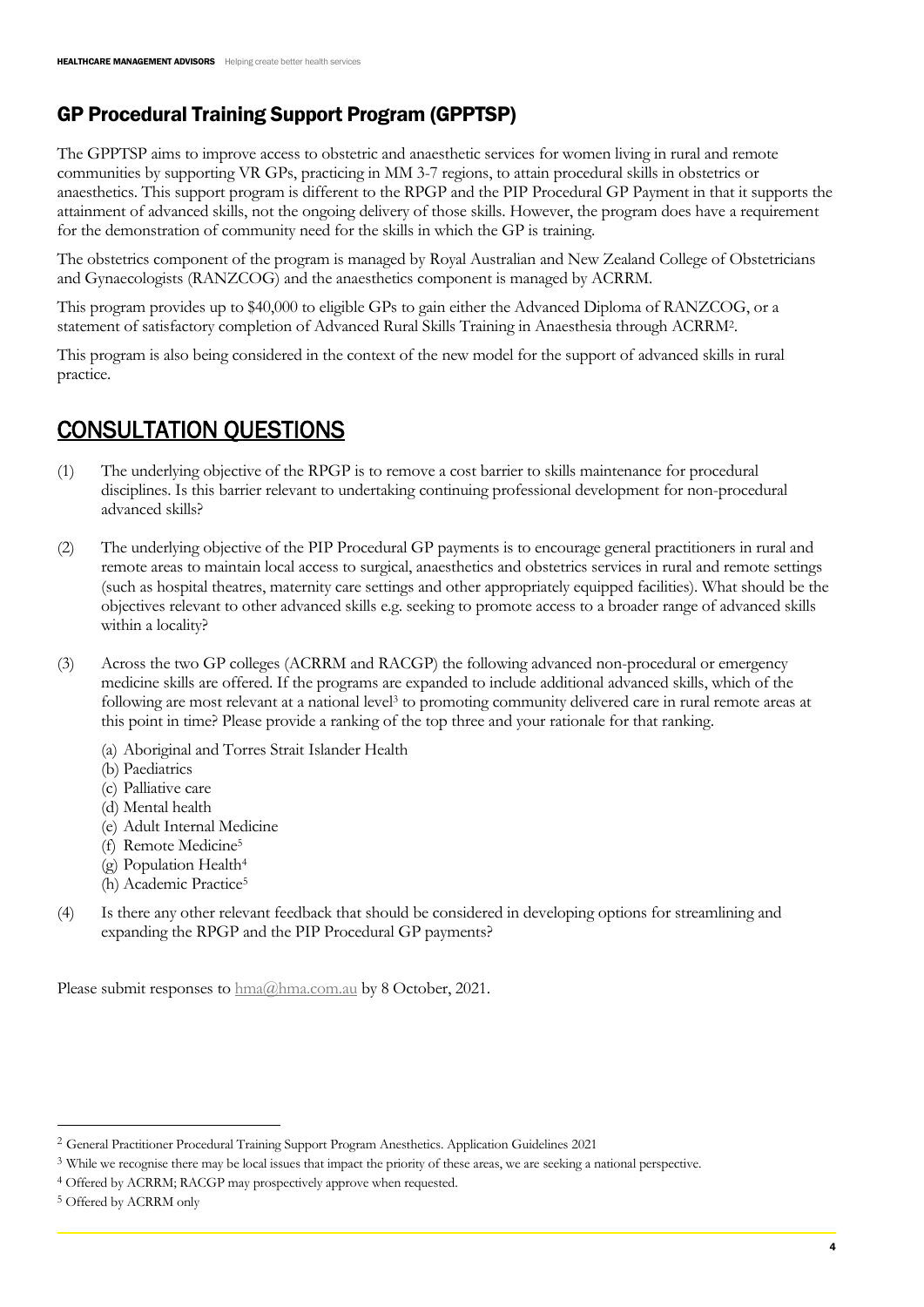

Attachment A: Information Bulletin A consultation and design process to streamline and expand the Rural Procedural Grants Program and the Practice Incentives Program Procedural GP payment

#### CONTEXT

As part of the 2021-22 Budget, the Government announced a consultation and design process would be undertaken to explore options to streamline the RPGP and the PIP Procedural GP payments programs. A new program will have a broader scope that seeks to support rural generalist GPs to expand the recognition and maintenance of their range of advanced skills, including greater recognition of non-procedural advanced skills. It is envisioned that a streamlined and expanded program would better align with the National Rural Generalist Pathway.

The current programs provide financial assistance for eligible rural GPs and locums through two different mechanisms:

- (1) Practitioner-based support of GPs providing procedural (obstetrics, anaesthetics, surgery) or hospital-based emergency services for relevant continuing professional development (CPD) activities through the RPGP, and
- (2) Practice-based support on a per procedural GP basis, with payment levels tiered according to service levels and rurality though the PIP Procedural GP payment.

The project will also consider the relationship of the General Practitioner Procedural Training Support Program (GPPTSP) with respect to a new model.

The Australian Government Department of Health (the Department) has engaged Healthcare Management Advisors (HMA) in collaboration with Kris Battye Consulting (KBC) Australia to:

*'undertake a consultation and design process to streamline and expand the Rural Procedural Grants Program (RPGP) and the Practice Incentives Program (PIP) Procedural GP Payment'.* 

In undertaking this work the project will consider the agreed definition of a Rural Generalist as a guide to the scope of practice relevant for expanding program eligibility to non-procedural advanced skills. The project's design approach will be informed by the Collingrove Agreement, which says that, *inter alia*:

'*A Rural Generalist is a medical practitioner who is trained to meet the specific current and future healthcare needs of Australian rural and remote communities, in a sustainable and cost-effective way, by providing both comprehensive general practice and emergency care and required components of other medical specialist care in hospital and community settings as part of a rural healthcare team.'*

### PROJECT OBJECTIVES

The project aims to inform the Department on how to incorporate the objectives of the existing programs and combine the most efficient and effective features into a single administrative model, which will account for service delivery, skills and community need, while also expanding the scope of the existing programs.

The objective of the project is that GPs with advanced skills will be better supported by a new model with a broader scope, resulting in better access to health care for rural communities. Additionally, consolidation of the existing programs supporting procedural GPs will result in administrative efficiencies and a more streamlined experience for participants.

As this project is for a consultation and design process only, these broader objectives will not be realised until a model is developed and implemented (subject to budget considerations).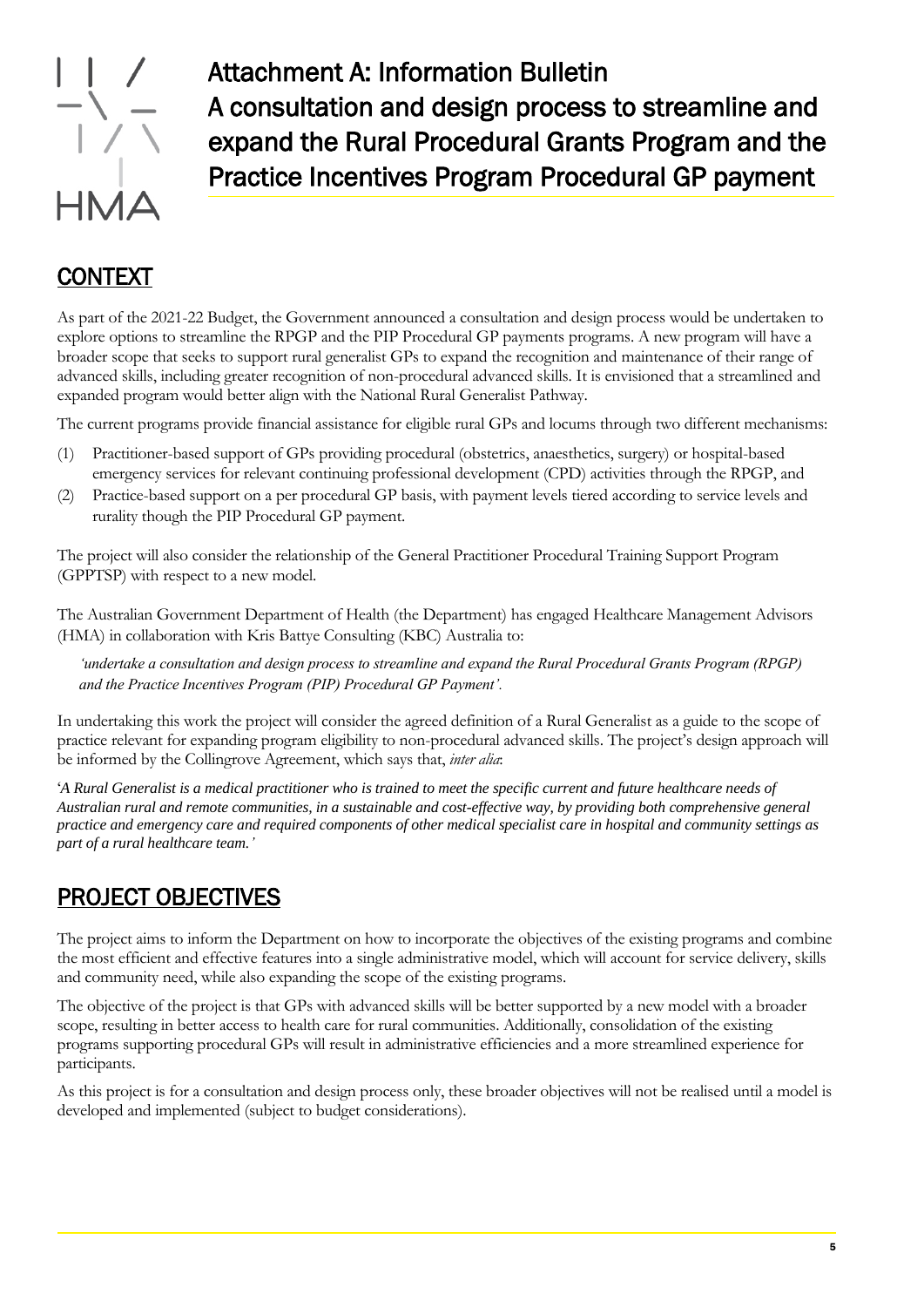## PROJECT METHOD

To undertake the project, the following six project stages will be undertaken by HMA and KBC Australia:

- (5) **Stage 1: Project initiation** to further define the project scope, clarify roles and responsibilities and formulate a detailed project management plan (August 2020).
- (6) **Stage 2: Situation analysis.** A summary of current RPGP, PIP Procedural GP payment and GPPTSP arrangements, policies will be developed through a review of documentation and consultation with the Australian College of Rural and Remote Medicine (ACCRM) and the Royal Australian College of General Practitioners (RACGG). A discussion paper will also be developed for broader consultation (September 2021).
- (7) **Stage 3: Stakeholder consultation** (September October 2021). This stage will be conducted in two concurrent phases.
	- (a) Broad stakeholder consultation: The discussion paper developed in Stage 2 will be distributed to a broad range of stakeholders prior to interviews to seek input around the new model design.
	- (b) GP consultation: Up to 24 individual interviews will be undertaken with GPs with procedural and nonprocedural advanced skills practicing in rural and remote areas as identified by ACRRM and the RACGP to further explore the implications for the expansion of these programs and how they may be best delivered. Jurisdictional representation will be sought.
- (8) **Stage 4: Costings model development** (September October 2021): The project team will develop a costings model incorporating the existing variables of the current programs and impact of the redesign and expansion of the model.
- (9) **Stage 5: Program design and final consultation** (October November 2021): HMA & KBC Australia will triangulate data from the stakeholder consultations, program data, and available costing model data to inform options for a new program. A discussion paper for final consultation will be developed and distributed to enable further stakeholder input.
- (10) **Stage 6: Final report with program design and costings model** (November 2021). HMA & KBC Australia will bring together the project in a final report, incorporating project finding and responses to consultation, the proposed program design and costings model.

### CONTACT INFORMATION

If you would like further information about the streamline and expansion of the RPGP and PIP Procedural payment project, please contact HMA or the Department of Health using the details provided below.

#### HMA DoH

HMA Project Director Wayne Kinrade Director, Healthcare Management Advisors [waynekinrade@hma.com.au](mailto:waynekinrade@hma.com.au) Phone: 03 8415 0936

KBC Project Co-director Kris Battye Director, Kris Battye Consulting Australia [kbattye@kbconsult.com.au](mailto:kbattye@kbconsult.com.au) Phone: 02 6361 4000

DoH Project Director Katy Roberts Director, GP Training Programs Section [katy.roberts@health.gov.au](mailto:katy.roberts@health.gov.au) Phone: 02 6289 7551

DoH Project Manager Bianca Ledbrook GP Training Programs bianca.ledbrook@health.gov.au Phone: 02 6289 5694